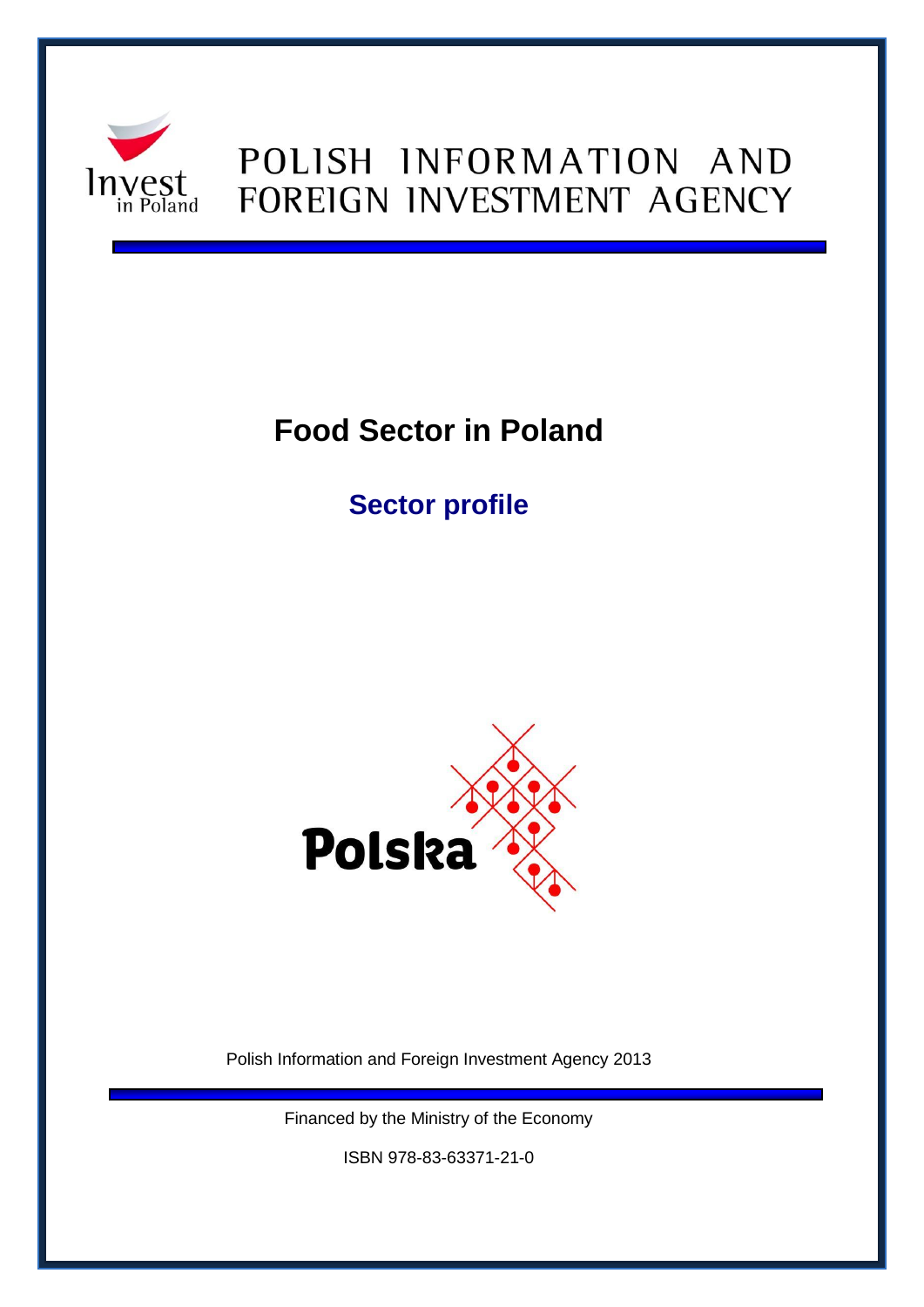# **Table of content**

|                                                           | 10 |
|-----------------------------------------------------------|----|
|                                                           | 11 |
|                                                           |    |
|                                                           |    |
| Main institutions and industry organizations<br><u>13</u> |    |
|                                                           |    |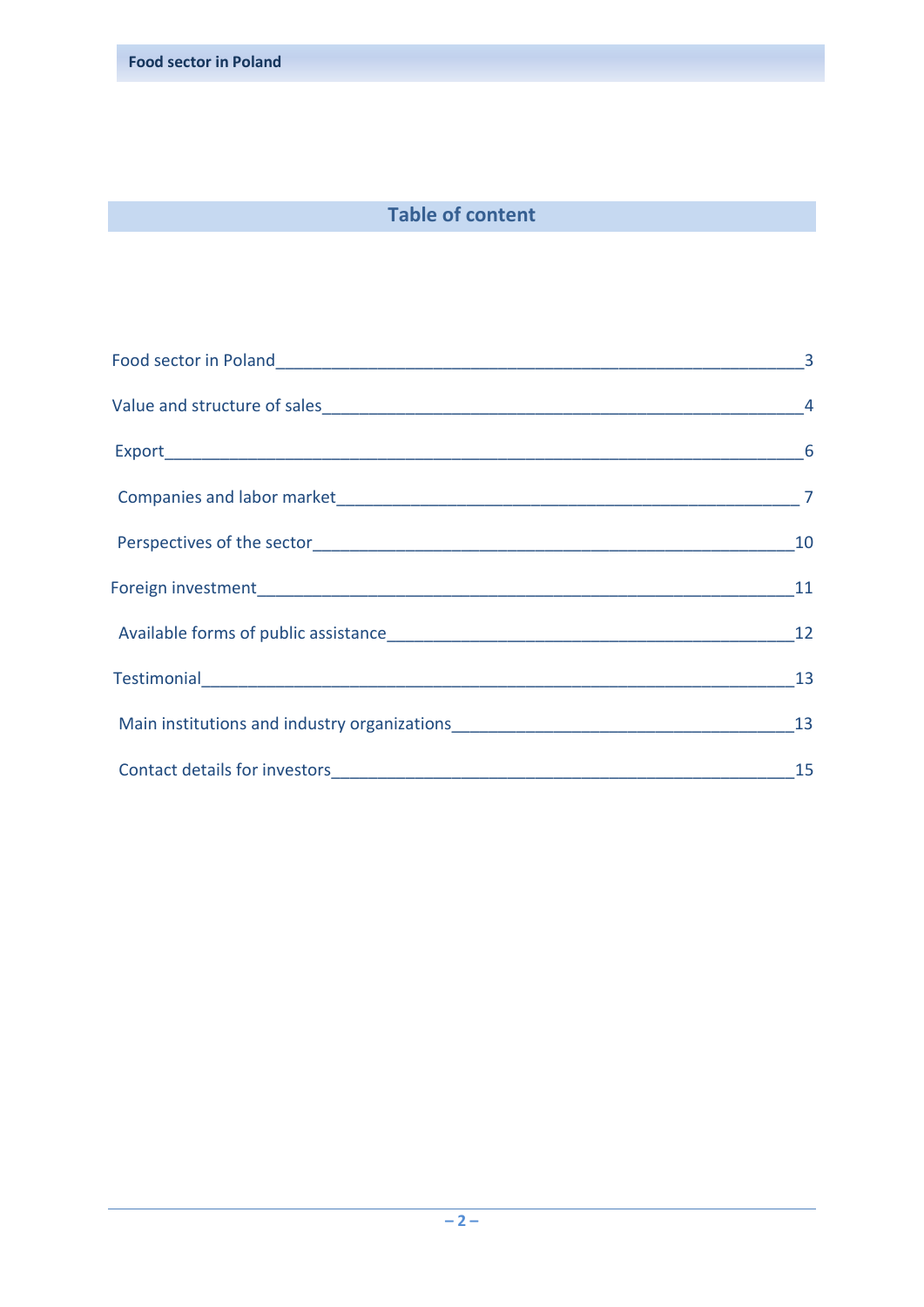## **Food sector in Poland**

- The sold production of food sector constitutes 18% of total industry sales.
- Poland is the eight exporter of food in the EU.
- The sector has successfully weathered economic crises and boasts optimistic development forecasts.
- Poland offers a large potential for bioproducts.
- The further development of the sector is possible, among others, owing to the creation of the brand of Polish food on foreign markets.

Within the last 20 years, the Polish food sector underwent considerable transformation. It was one of the sectors quickest to rebound after the crisis related to the systemic transformation (after the fall of communism) becoming a major stimulator of economic growth. Owing to constant technical, technological and organizational development of the sector, Poland became one of the leading modern and innovative European food manufacturers. This, among others, contributed to the spectacular export success of Polish companies.

The factor considerably accelerating the growth of the sector was Polish accession to the European Union in 2004. This entailed a broad stream of subsidies, both before and after the accession, allowing for the adaptation of manufacturing plants to EU standards. The opening of European markets prompted an over three-fold (from EUR 5 billion in 1994 to EUR 17.5 billion in 2012) growth of the export of agricultural and food products. Economic integration also meant the inflow of numerous foreign investments to Poland; these are a significant source of innovation, among others, for the food sector.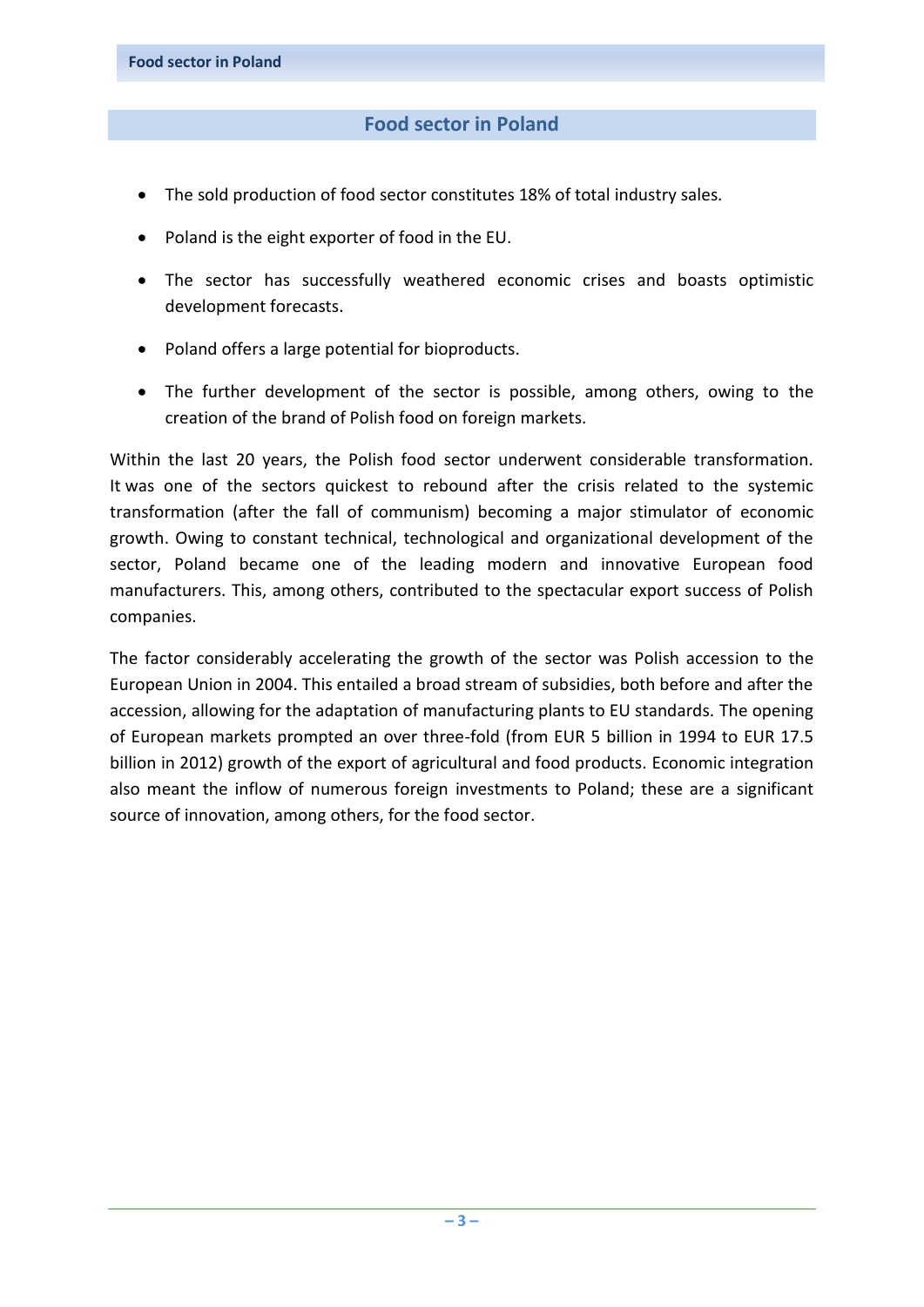#### **Sector overview**

The term "food sector" concerns manufacturers of food products (for people and animals) and manufacturers of beverages, including alcoholic beverages.<sup>1</sup> The food sector does not include manufacturers of agricultural produce, animal breeders or companies dealing in fishery and fishing.<sup>2</sup> It also does not include food distributors.<sup>3</sup>

- The sector spans a **very broad range of activities**. It comprises companies dealing in processing of animal products (e.g. meat and dairy industry), processing of plant products (e.g. grain and pasta industry, fruit and vegetable industry), secondary processing (baking, animal feed, confectionary, food concentrate, non-alcoholic beverage industries) and the manufacture of stimulants (alcohol). The products of the sector may be **low-processed** (as in the case of the slaughter of animals and cutting of meat), as well as may be the result of **advanced technological processes**.
- Due to the impact on human health, food processing is subject to numerous **legal regulations** defining **food quality standards**. Observance of these regulations is particularly important in the case of exporters. While the production of food products (excluding alcohols) does not require a concession or license, the necessity of complying with sanitary standards and concerning environment protection entails incurring considerable investment outlays. This creates major **barriers to entry to the food processing market**. Moreover, the competitiveness of existing companies in the sector largely depends on their capability to adapt to the standards required under the provisions of the European Union,
- Due to the above barriers to entry and investment requirements, a majority of **food companies focuses on one type of activity**.

### **Value and structure of sales**

In 2012, the value of sold production of the sector (without VAT and excise tax) in Poland amounted to PLN 204.6 billion. This represented 21.4% of sold production of the processing industry (which is one of the top results in the European Union) and 18% of total industry sales. The sector employed 386 thousand persons which represents 18.9% employed in the processing industry and 15.6% employed in the industry.<sup>4</sup>

<sup>1</sup> <sup>1</sup> Section C of Polish Classification of Activity (MANUFACTURING), divisions 10 and 11. Manufacturers of tobacco products (section C of The Polish Classification of Activity, division 12) are often included in the food. They were not included in this study.

<sup>&</sup>lt;sup>2</sup> Section A of Polish Classification of Activity.

 $3$  Section G of Polish Classification of Activity, division 46: wholesale trade.

<sup>&</sup>lt;sup>4</sup> Central Statistical Office, Outlays and results of industry in 2012. Concerns companies employing above 9 persons.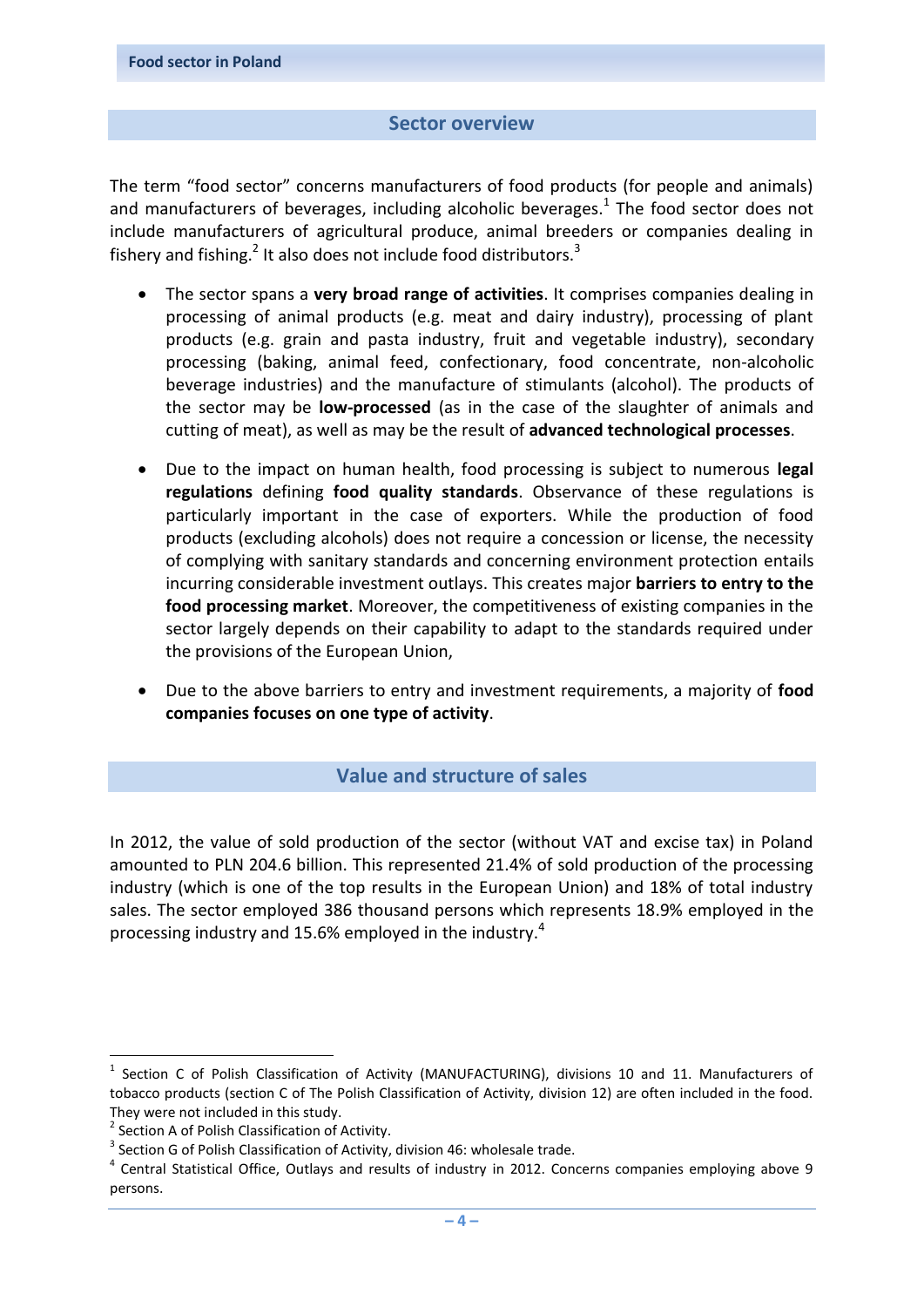

#### Diagram 1. Structure of the food sector sales in 2012

Source: PAIiIZ calculations based on: Central Statistical Office, Outlays and results of industry in 2012 (taking into account excise tax), for companies employing above 49 persons

**The food sector is fairly insensitive to business fluctuations.** The crisis of 2008 caused a slowdown in the growth of sold production to just 1%, however, since then an annual growth ranging between 4 and 6% has been recorded<sup>5</sup>. The noticeable volatility in sales in the manufacture of beverages, covering alcoholic beverages, bottled water and beverages excluding juices from vegetables and fruit and milk-based drinks.<sup>6</sup> This division saw a nearly 8% decline in 2010 and a slight decrease (by 0.3%) in 2012.

1

 $5$  As compared to the previous year, in fixed prices.

 $^6$  Manufacture of beverages (division 11 of Polish Classification of Activity) does not include the production of fruit and vegetable juices, and manufacture of milk-based drinks, classified as food products (division 10 of Polish Classification of Activity).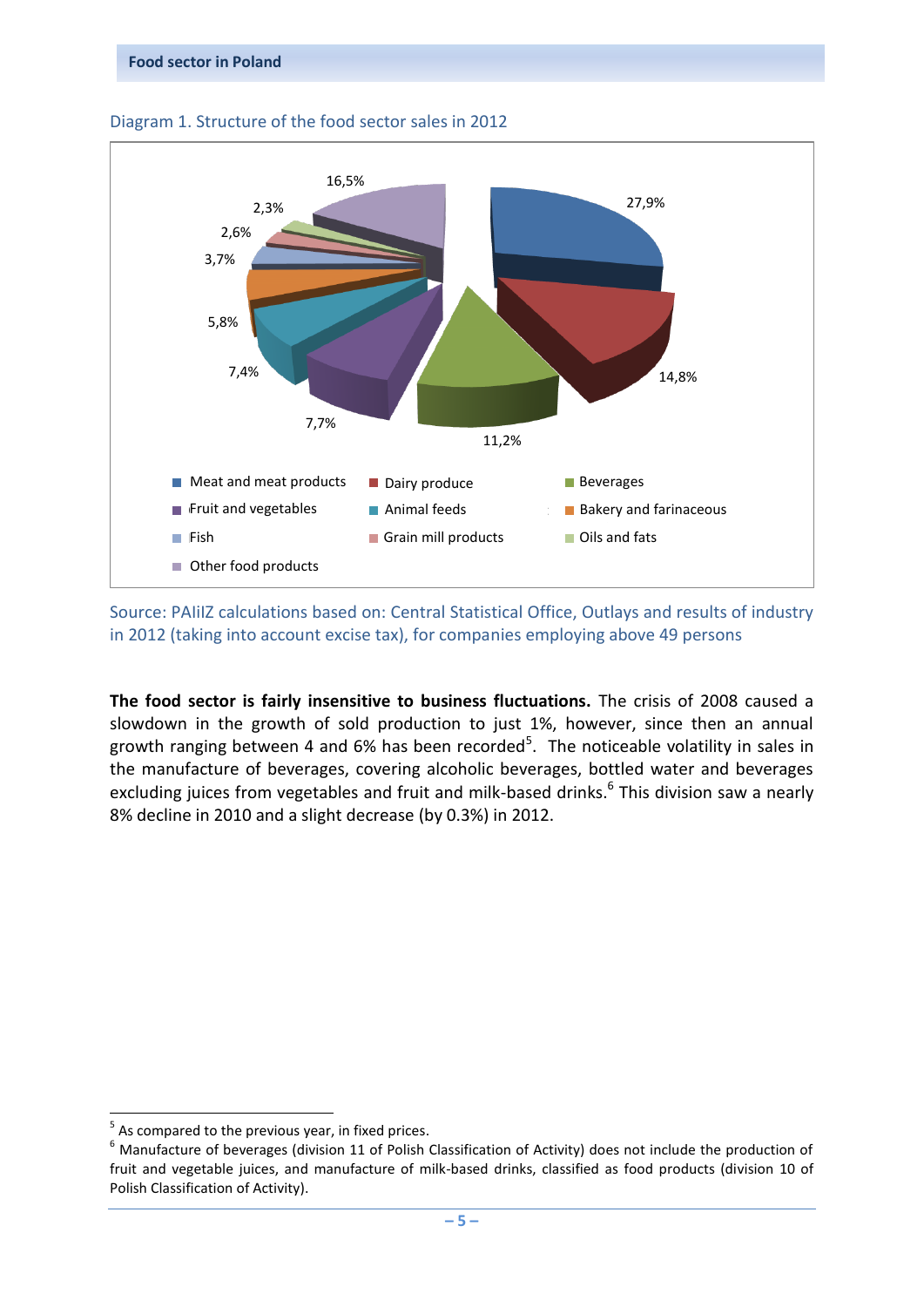

Diagram 2. Value of sold production of the Polish food sector throughout 2006-2012 (fixed prices from 2012, in PLN millions)

Source: own calculations based on: Central Statistical Office, Outlays and results of industry in 2012. Concerns companies employing above 9 persons

Beverages were the only group where in 2012 a drop in sold production was recorded. As compared to the previous year, the highest growth was recorded in the group of bakery and farinaceous products (by 18%), oils and fats (12%) and meat and meat products (by 11%).<sup>7</sup> The structure of sales of the sector in 2012 is presented in diagram 2.

#### **Export**

In 2012, **Poland was the eight exporter of food in the European Union**. 8 According to preliminary data, the total export of agricultural and food products (along with agricultural products, tobacco and tobacco products) in 2012 amounted to EUR 17.5 billion, which, as compared to the preceding year, represents a growth of nearly 17.5%. Around two thirds of this amount is the export of the products of the food sector. The main export products of this sector included: meat and meat preparations (2.4% of the value of Polish goods export), dairy products (1.1%), cereal and dairy preparations (0.7%), vegetable and fruit preparations (0.6%), confectionary products (cocoa and its preparations, 0.6%) and other food preparations  $(0.6\%)$ .

Export sales represented 19.7% of the revenues from sales of the products of the food sector. This share was higher in the division of food products: 22.3%, while in the manufacture of beverages it amounted to only 4.5%. Of that, 77% was exported to EU markets. The largest recipient of Polish food among EU countries was Germany (export worth – EUR 3.8 billion), with Great Britain in second place (EUR 1.3 billion), followed by the

**.** 

 $<sup>7</sup>$  Central Statistical Office, Outlays and results of industry in 2012. Concerns companies employing above 49</sup> persons.

<sup>&</sup>lt;sup>8</sup> After the Netherlands, German, France, Spain, Belgium, Italy and Great Britain. Source: Eurostat, value of the export of food, beverages and tobacco products.

<sup>&</sup>lt;sup>9</sup> Central Statistical Office, Foreign, Foreign Trade Statistical Yearbook 2012.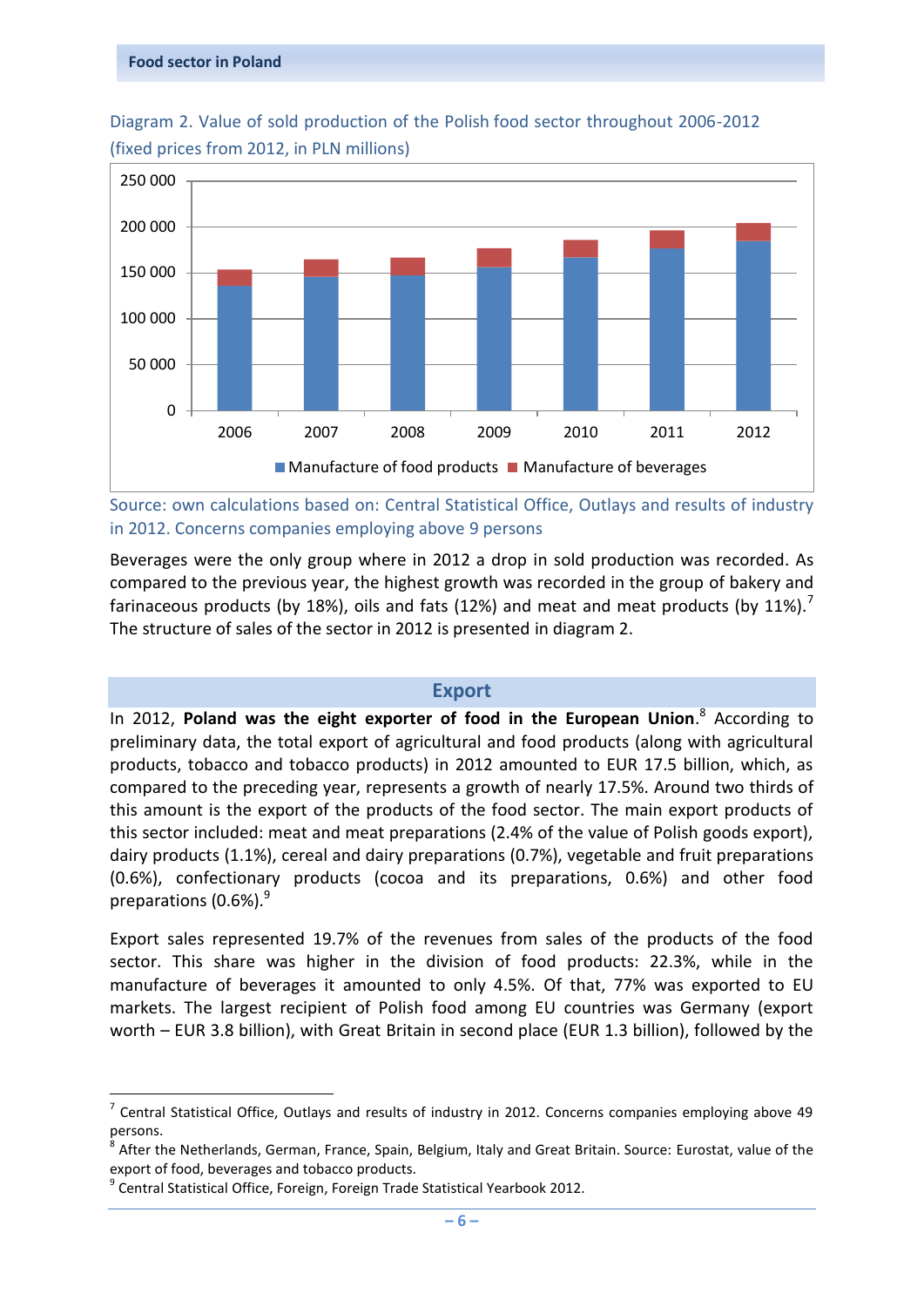Czech Republic (EUR 1.1 billion), France (EUR 1 billion), the Netherlands (EUR 958 million), Italy (EUR 868 million) and Slovakia (EUR 566 million).

Polish manufacturers and exporters of food consistently diversify their delivery destinations. The last couple of years saw a slow decline in the share of EU markets in Polish food exports, in favour of Eastern markets: the Near East, Far East and Asian markets. The value of export to countries from the Commonwealth of Independent States in 2012 amounted to EUR 2 billion, of which EUR 1.1 billion went to Russia.<sup>10</sup> Poland is active not only on the European or North American market but also in Asia, on the Middle and Far East. During last four years we noted agreed conditions of Polish food products' access to the markets of, inter alia, Japan, China, Vietnam and Singapore. In 2012 Poland experienced a triple growth of farm products sale to China<sup>11</sup>, particularly due to pork trade. Poland also experienced significant growth of food export to Vietnam, Japan, Arabia Saudi or United Arab Emirates.







#### **Companies and labor market**

**2 559 companies employing above 9 persons operate in the food sector.** 95% of them deal with the production of food products (the remaining in the production of beverages). Nearly a half of companies employed up to 49 person, in the next 40% employment amounted to between 50 and 249 employed, and 11% companies have at least 250 employees. Companies from this last group account for 63% of revenues from sales of the entire grocery sector. The share of large enterprises (250 and more employees) is higher among beverage manufacturers (14.1% of total enterprises, achieving over 81% of revenues from sales of the entire division) than among manufacturers of food products (10.9% of total enterprises, 60% of revenues from sales of the entire division). $^{12}$ 

<sup>1</sup> <sup>10</sup> http://www.ekonomia.rp.pl/artykul/983034.html

<sup>11</sup> http://forbes.pl/polska-rolniczym-potentantemeksport-zywnosci-siega-19-mld-

euro,artykuly,165397,1,1.html

 $12$  Polish Classification of Activity, Financial Performance of Business Entities in 2012.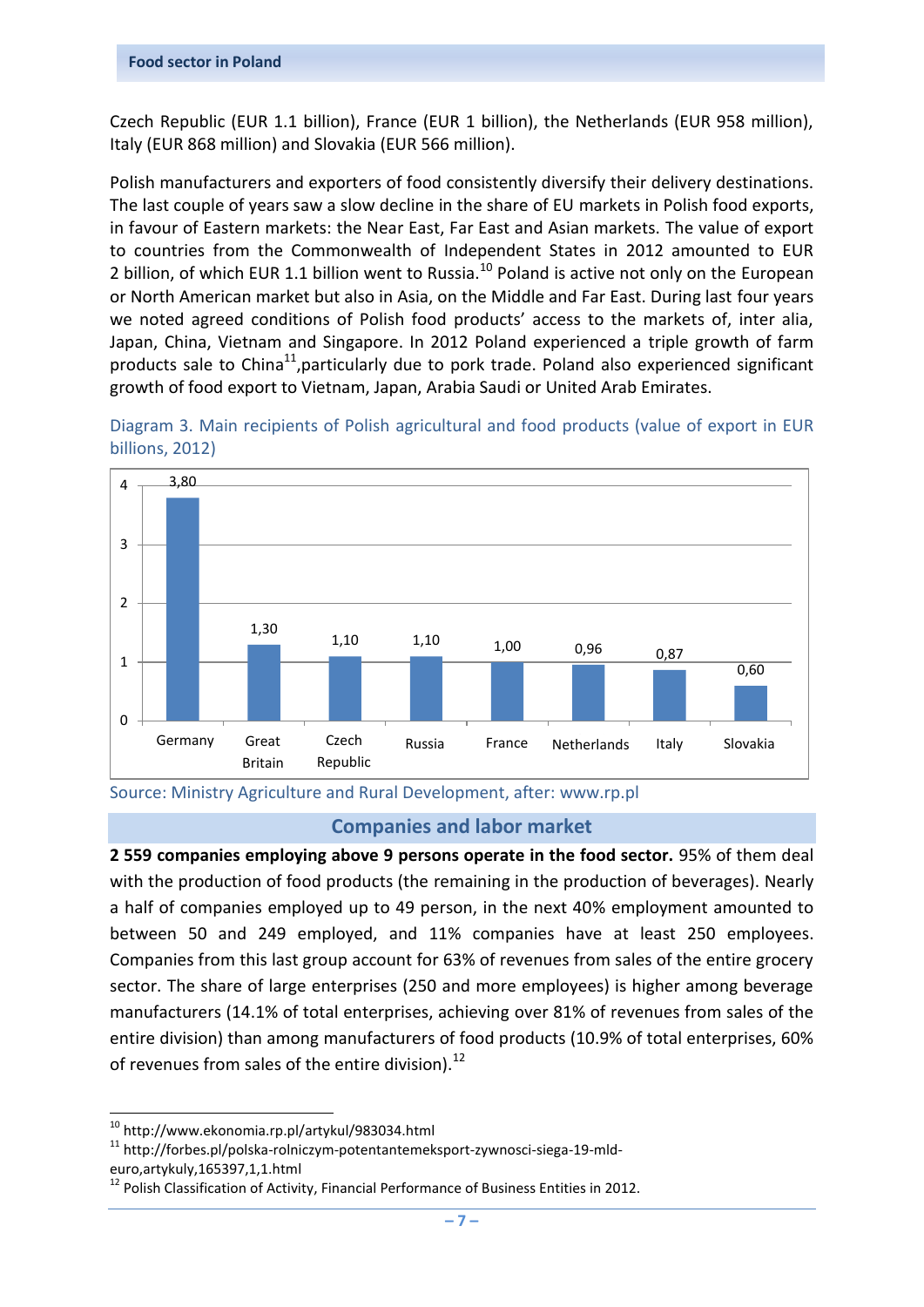| No.            | <b>Name</b>                                              | <b>Revenue</b><br>in 2012<br>(PLN<br>thousand) | <b>Employ</b><br>ment | Main scope of<br>production                                     | Website               |  |
|----------------|----------------------------------------------------------|------------------------------------------------|-----------------------|-----------------------------------------------------------------|-----------------------|--|
| $\mathbf{1}$   | GK Kompania Piwowarska<br>SA, Poznań                     | 4 4 0 2 6 7 3                                  | 3 2 0 0               | alcoholic beverages                                             | www.kp.pl             |  |
| 2              | Grupa Cargill w Polsce,<br>Warszawa                      | 4 279 882                                      | 1646                  | products for the food<br>industry                               | www.cargill.com.pl    |  |
| 3              | Grupa Animex, Warszawa                                   | 3 805 000                                      | 7 3 0 0               | meat and meat products                                          | www.animex.com.pl     |  |
| 4              | GK Grupy Żywiec SA,<br>Żywiec                            | 3 5 6 5 6 7 6                                  | 5 1 5 8               | alcoholic beverages<br>www.grupazywiec.pl                       |                       |  |
| 5              | SM Mlekpol, Grajewo                                      | 3 209 584                                      | 2 2 2 2               | dairy produce                                                   | www.mlekpol.com.pl    |  |
| 6              | Grupa Mlekovita, Wysokie<br>Mazowieckie                  | 3 0 28 146                                     | 2 5 8 2               | dairy produce                                                   | www.mlekovita.com.pl  |  |
| $\overline{7}$ | Grupa Maspex Wadowice,<br>Wadowice                       | 2 912 963                                      | 4832                  | different food products<br>www.maspex.pl<br>and beverages       |                       |  |
| 8              | GK Sokołów SA, Sokołów<br>Podlaski                       | 2877412                                        | 6314                  | meat and meat products                                          | sokolow.pl            |  |
| 9              | Ferrero Polska Sp. z o.o.,<br>Warszawa                   | 2 842 195                                      | 1322                  | sweets, chocolate<br>products                                   | www.ferrero.pl        |  |
| 10             | Nestle Polska SA,<br>Warszawa                            | 2 797 129                                      | 3 2 1 0               | miscellaneous food<br>products and beverages                    | www.nestle.pl         |  |
| 11             | Zakłady Tłuszczowe<br>Kruszwica SA, Kruszwica            | 2 694 361                                      | 1 0 0 0               | plant oils and fats                                             | www.ztkruszwica.pl    |  |
| 12             | Krajowa Spółka Cukrowa<br>SA, Toruń                      | 2 330 881                                      | 1540                  | sugar                                                           | www.polski-cukier.pl  |  |
| 13             | GK Polski Koncern Mięsny<br>Duda SA, Warszawa            | 2 104 145                                      | 1650                  | meat and meat products                                          | www.pkmduda.pl        |  |
| 14             | Grupa Firm Farmutil,<br>Śmiłowo                          | 1886765                                        | 5674                  | meat and meat products                                          | http://farmutil-hs.pl |  |
| 15             | Sobieski Sp. z o.o.,<br>Warszawa                         | 1735248                                        | <b>ND</b>             | spirits                                                         | www.belvedere.pl      |  |
| 16             | Kraft Food Polska S.A. /<br>Mondelez Polska SA.          | 1625000<br>(2011)                              | <b>ND</b>             | www.mondelezinternation<br>coffee, sweets<br>al.eu/             |                       |  |
| 17             | Mars Polska Sp. z o.o.,<br>Sochaczew                     | 1548939                                        | 1 3 8 9               | animals feeds, milk<br>www.mars.com/poland<br>beverages, sweets |                       |  |
| 18             | Danone Sp. z o.o.,<br>Warszawa                           | 1529097                                        | 1 3 1 3               | dairy produce<br>www.danone.pl                                  |                       |  |
| 19             | CEDROB S.A.                                              | 1 377 000<br>(2011 r.)                         | ND                    | meat and meat products<br>www.cedrob.com.pl                     |                       |  |
| 20             | Okręgowa Spółdzielnia<br>Mleczarska w Łowiczu,<br>Łowicz | 1 371 429                                      | 1 1 7 8               | dairy produce<br>www.mleczarnia.lowicz.pl                       |                       |  |
| 21             | Wipasz SA, Wadąg                                         | 1 369 946                                      | 941                   | animal feeds                                                    | www.wipasz.pl         |  |
| 22             | Pini Polonia Sp. z o.o.                                  | 1 274 000<br>(2011)                            | ND                    | meat and meat products                                          | www.pinipolonia.com/  |  |
| 23             | Grupa Kofola SA, Kutno                                   | 1022663                                        | 2 1 9 2               | beverages                                                       | www.kofola.pl         |  |

Source: PAIiIZ study based on Rynek spożywczy issue 29, November 2012 and Polityka 500 List, [www.lista500.polityka.pl,](http://www.lista500.polityka.pl/) accessed: August 2013

List of the largest companies in Poland, including 23 companies from the food sector with 2012 revenues in excess of PLN 1 billion.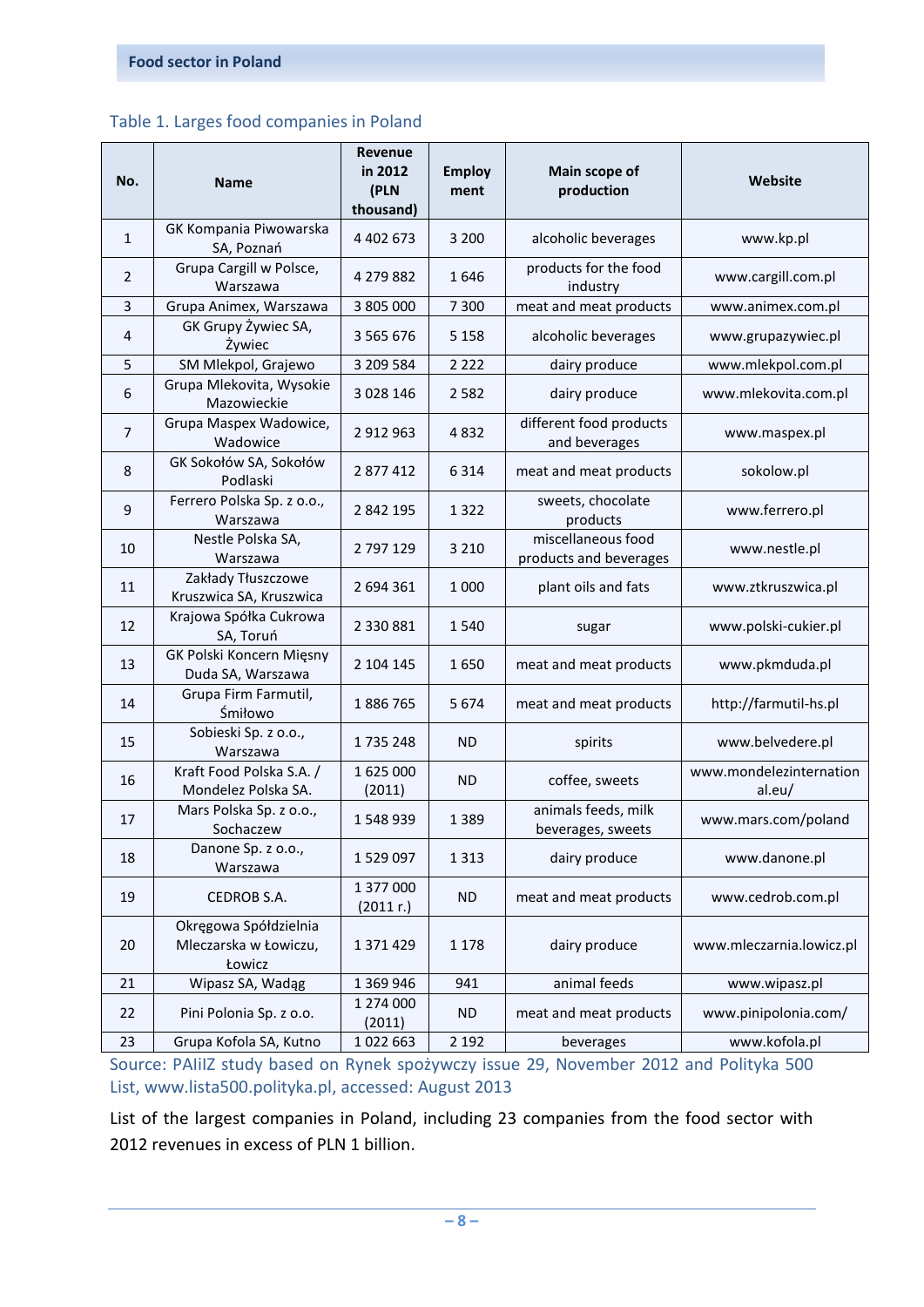On the list of the largest companies, three groups of enterprises are most prominent. These are **manufactures of alcohol** (lead by Kompania Piwowarska)**, manufactures of meat and meat products** and representatives of the **dairy sector**. Neither of these groups can boast a significant advantage over the others, and neither is a definitive leader of the Polish food sector. Despite the strong position of Poland on the European food markets, no Polish sector can be considered the development engine of the sector in Europe or in the region.<sup>13</sup> Nevertheless, Polish dairy products, meat products and fruits/vegetables products are recognised on the European market.

For nearly 20 years, a progressing **concentration and consolidation** of production activity is observable. This stems from the ambitions of groups of companies and leaders of respective industries to reduce costs and increase competitiveness on international markets. As compared to European economies, the degree of consolidations of the Polish food sector is still low. In the coming years, we may expect that this process will be continued through further mergers and takeovers. Concentration and consolidation will be facilitated by the ownership structure of the sector which is characterized by a low share of public ownership. Due to the specific characteristics of food processing (high labor intensity, strong ties to the local market, considerable product range variety, short production series) consolidation processes do not apply to all types of activities. The market will always feature numerous small and medium enterprises. $^{14}$ 

 The competitiveness of the Polish food sector is also growing owing to cooperation in the form or **clusters of cluster initiatives**. Clusters group companies operating in the same region, with similar scopes of activity which, despite being competitors, establish cooperation to leverage synergy effects: they prepare a joint offering, conduct joint promotional activities, develop joint distribution channels etc. Food clusters are the third most numerous groups of clusters in Poland (20 out of a total of 212), surpassed only by ICT and tourism sector clusters. These clusters are located in 12 voivodeships, including three in each of the Lubelskie, Lódzkie, Podlaskie and Warmińsko-Mazurskie<sup>15</sup> voivodeships. The most developed clusters is located in Lubelskie voivodenship Cluster Valley of Bio Food and Food Cluster of Southern Wielkopolska with seat in Kalisz.

Recently**, employment** in the food sector has been similar to the maximum level (400 thousand persons) achieved in 2011. The total volatility of employment throughout 2006- 2012 did not exceed 4.5%. One concerning occurrence was the drop in employment in 2012 amounting to 3.6%. The division most prone to employment volatility was the manufacture of beverages which in the recent years has been on a clear decline (drop of employment by over 15% throughout 2009-2012). In the same time employment in the manufacture of food products grew by 2%.

1

<sup>&</sup>lt;sup>13</sup> After: BAA Polska, Food sector in time and space. Evaluation of the Standing of Adaptability of the Sector.

<sup>&</sup>lt;sup>14</sup> After: BAA Polska, Food sector in time and space. Evaluation of the Standing of Adaptability of the Sector.

<sup>&</sup>lt;sup>15</sup> After: Clusters in Poland. Catalogue. PARP, Warszawa 2012.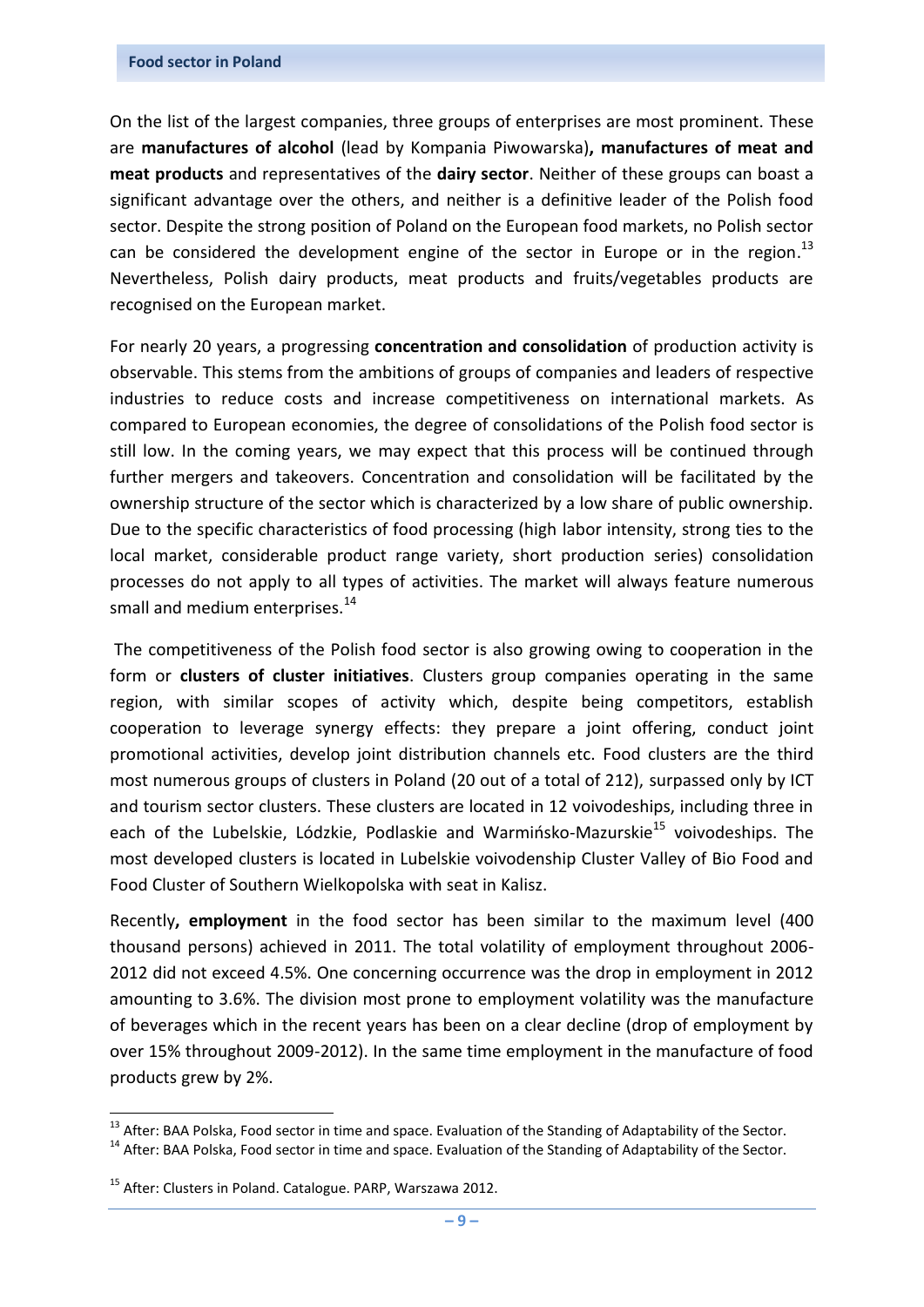The average monthly gross **wage and salary** in 2012 in the food sector amounted to PLN 3 150. In the recent years it ranged from 92-94% of the average wage and salary in the processing industry. This proportion was distorted in 2012 when, due to a clear decline in employment, wages dropped to 90% of the average for the processing industry. Wages in the sector vary greatly between respective divisions: the average wage and salary in the manufacture of beverages is equivalent to 167% of the level in the manufacture of food products.

Every year the resources of the labor market are reinforced by approx. 13 thousand graduates of universities majoring in manufacturing and processing. Over 60 thousand students are enrolled in these fields of study.<sup>16</sup> Faculty of food technology is available on universities in 19 academic centers in the country, agriculture  $-$  in 22, and fishing  $-$  in 3 academic centers (Olsztyn, Szczecin, Krakow). Wroclaw University of Environmental and Life Sciences executes studies 'Human nutrition' and 'Food safety'. 36 universities in Poland offer studies on dietary.

#### **Perspectives of the sector**

The most important factors impacting the future of the Polish food sector in the perspective up to 2020 were listed in the "Seeking fair wind. Strategic analysis of the macro-environment of the food sector in Poland" report.<sup>17</sup> Apart from obvious issues, such as prices of agricultural products or economic growth perspectives, the growing degree of globalization is increasingly important to the future of the sector. Globalization not only impacts the flow of information or intensity of commercial exchange, but also the standardization of consumption models in countries involved in the exchange.

The largest growth of population in absolute terms is expected in Asia and Africa. This will entail **changes in the direction of Polish export**. Currently approximately a half of the export of Polish agricultural and food products is directed to Poland's neighbors. Throughout 2010- 2020 a 1.9 % decrease in the population of these countries is forecasted. At the same time Polish manufacturers of low-processed goods, which already are considered competitive (for example, poultrymeat or powdered milk), will stand a chance to increase their export to developing countries with low per capita income.

Apart from the challenges resulting from global trends, the Polish food sector will face challenges specific to the local environment. Currently, **Polish food primarily competes on foreign markets with pricing** and **the investment attractiveness of the Polish food sector stems from, among others, low labor costs**. Economic development and growth of the affluence of the society mean that the importance of cost factors will gradually diminish. Due to growing production costs and intensifying health trends, according to industry experts**, the chance to maintain the current markets and acquire new ones lies in focusing** 

**.** 

<sup>&</sup>lt;sup>16</sup> Central Statistical Office, Institutions of Higher Education and Their Finance in 2011. Numbers concern all directions related to manufacture and processing, not only food.

 $17$  BGŻ Bank 2012.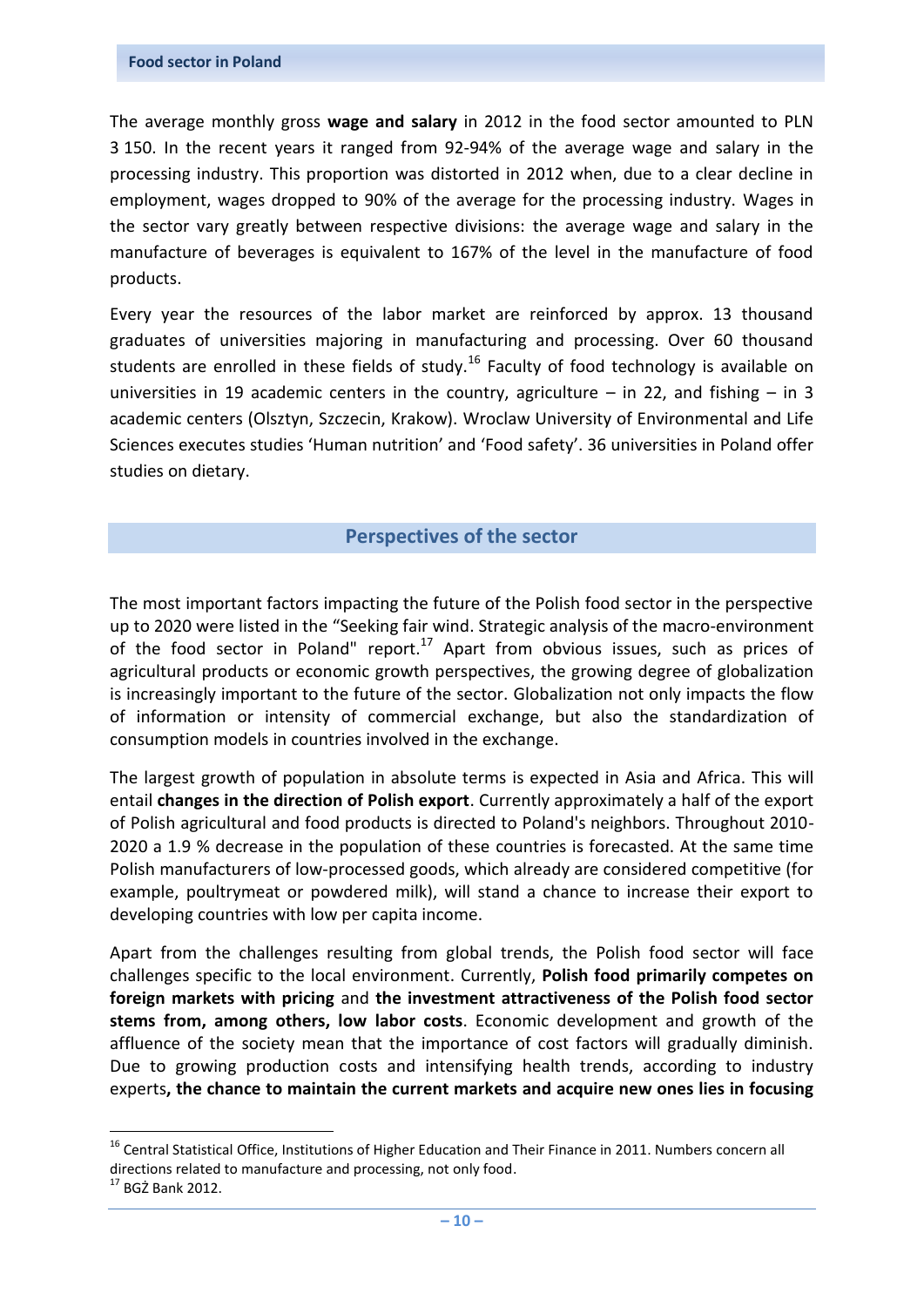**on bio-food**<sup>18</sup>. It is also important to **shape the image of Poland as a supplier of tasty and safe products**: produced from the highest-quality products in compliance with the strictest sanitary standards.

#### **Foreign investment**

The opening of the Polish economy in 2004 prompted the entry of international food companies to the domestic market. Currently only three of the largest ten Polish food companies (see Table 1) have exclusively Polish capital (these are Mlekpol, Mlekovita and Maspex). A similar ratio of domestic companies applies to the rest of the list. The main regions of operations of foreign investors in the food sector are the following voivodeships: Mazowieckie, Wielkopolskie, Łódzkie, Opolskie and Dolnośląskie. These voivodeships host manufacturing plans of over 30 leading international food manufacturers.





Source: PAIiIZ, 2013

1

<sup>&</sup>lt;sup>18</sup> Quote from: BAA Polska, Food sector in time and space. Evaluation of the Standing of Adaptability of the Sector.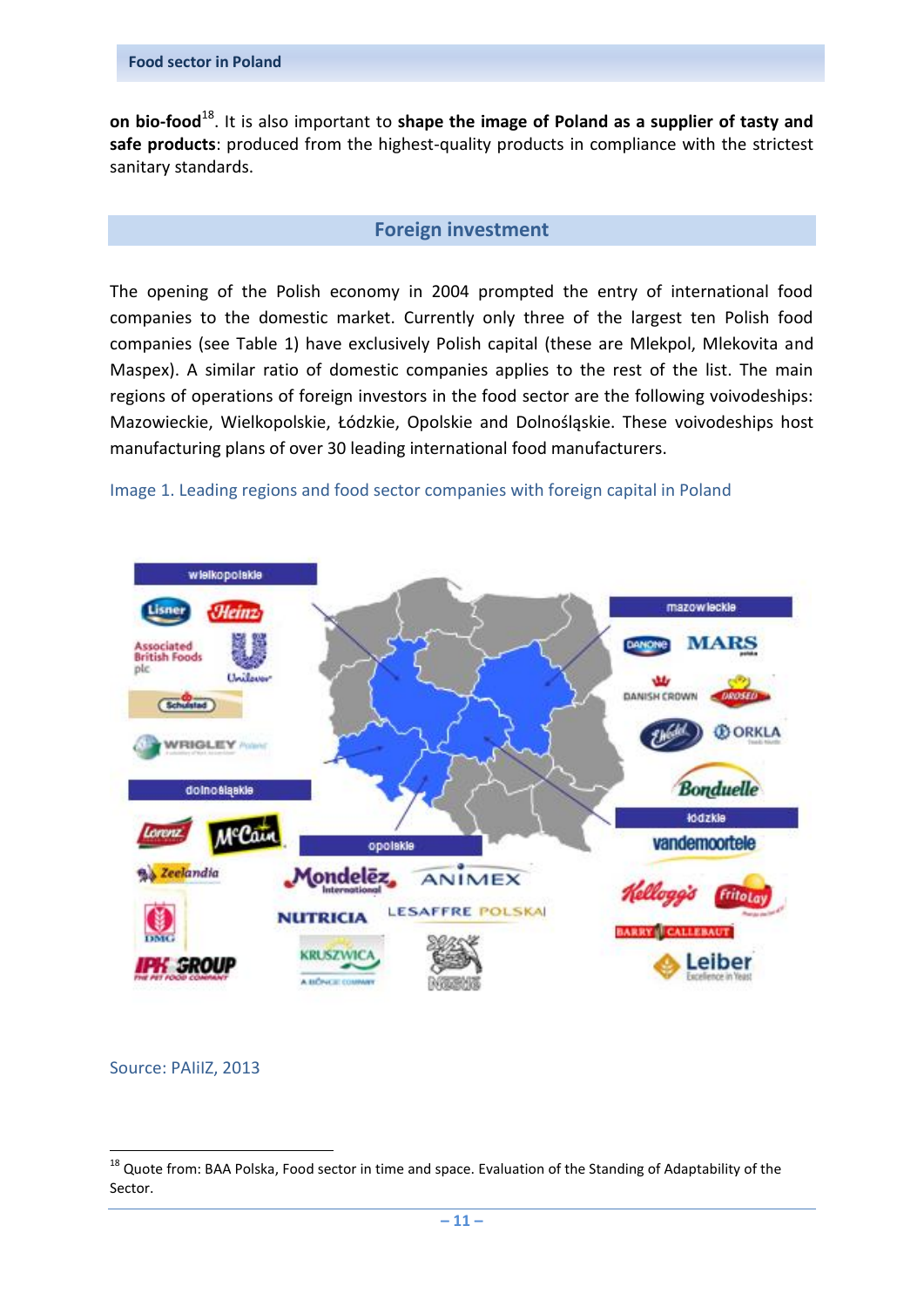## **Available forms of public assistance**

Entrepreneurs carrying out new investment projects in Poland may take advantage of various forms of investment incentives granted as part of public assistance, in particular:

- tax exemptions in Special Economic Zones (SEZ),
- exemptions from local taxes, including property tax,
- government grants for strategic investments,
- support from EU funds,
- tax incentives for the acquisition of new technologies, and research and development,
- technology and industrial parks.

The primary tax incentive is exemption from income tax in one of 14 special economic zones that will remain active until 2026. Each zone has numerous sub-zones in various parts of Poland. In the special economic zones investors may count on the availability of attractive investment lands equipped with the necessary utility infrastructure and comprehensive assistance in legal and administrative procedures related to their project.

Communes also incentives have at their disposal – they are authorized to grant exemptions from local taxes and levies, including property tax.

Cash subsidies for the support of new investments come from the State budget (government grants) and EU funds.

Government grants (for the creation of new jobs and investments) are granted under the Program for supporting investments of major importance to the Polish economy for the years 2011–2020 for investments in the following sectors:

- automotive,
- electronic.
- aviation,
- biotechnology,
- modern services,
- research and development activity.

Moreover, considerable investments from other sectors (creating at least 200 new jobs with qualified costs of at least PLN 750 million or creating at least 500 new jobs with qualified costs of at least PLN 500 million) may also be eligible for support under the Program.

As a member of the EU, Poland is the largest beneficiary of support from EU funds. The funds are allocated to, among others, innovative investments, research and development, infrastructural projects, environment protection, renewable sources of energy, employee trainings.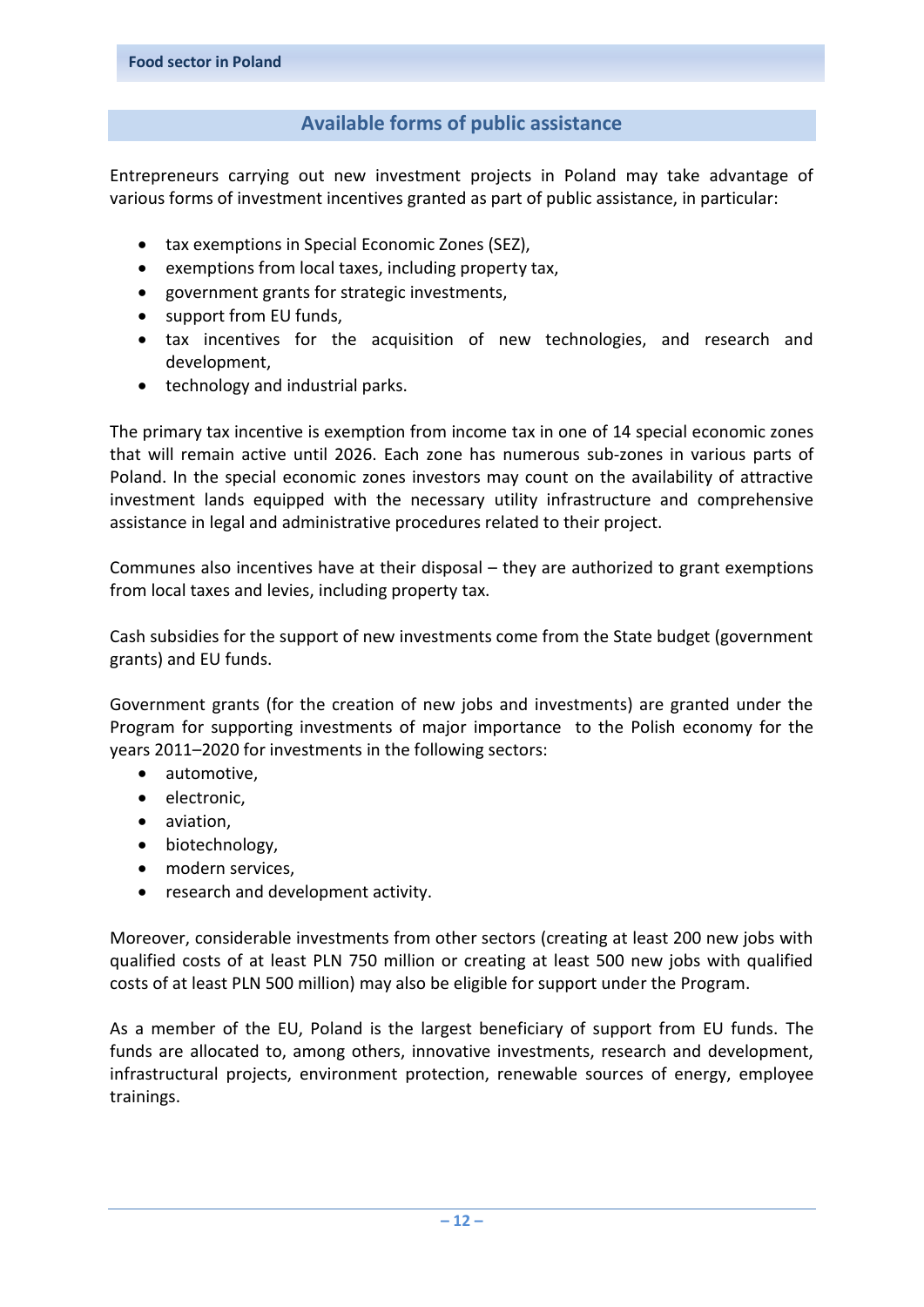Throughout 2007-2013 Poland had at its disposal approx. EUR 67 billion and in the new 2014-2020 budget this will be approx. EUR 73 billion. The priority in the new budget will be to support the research and development activity of enterprises.

As the investment incentives are available under various programs, and vary in terms of conditions and availability in time, we suggest contacting the Polish Information and Foreign Investment Agency to obtain current information about available incentive packages.

#### **Testimonial**

The meat industry is the largest sector of the food industry in Poland. It employs over 100 thousand persons. Poland is one of the European leaders in the production of pork and the second producers of poultrymeat.

In the recent years, Polish export of poultrymeat has grown significantly. While the export of pork, due to the dramatic drop of headage and strong competition from Germany and Denmark records a deficit in foreign trade, poultrymeat has a positive balance and export is showing a consistent upwards trend. As compared to the previous year, this growth amounts to over 20%.

Animex is the largest group of meat plants operating in Poland. It is also the largest exporter, sending approx. 30% of its meat to 40 countries in the world. Apart from the export of Polish Krakus ham to the American market started over 60 years ago, Polish manufacturers also deliver their meat and products to over 40 countries in the world, among others, such as: many EU countries, Russia, Japan, Korea and lately even China.

Polish meat and meat products are widely renowned among consumers all over the world for their quality and excellent taste.

Andrzej Pawelczak, PR Director, Animex

#### **Main institutions and industry organizations**

• Polish Federation of Food Industry Union of Employers

[http://www.pfpz.pl](http://www.pfpz.pl/)

- Agricultural and Food Quality Inspection
	- [www.ijhar-s.gov.pl](http://www.ijhar-s.gov.pl/)
- National Sanitary Inspection [www.gis.gov.pl](http://www.gis.gov.pl/)
- Inspection for Environment Protection [www.gios.gov.pl](http://www.gios.gov.pl/)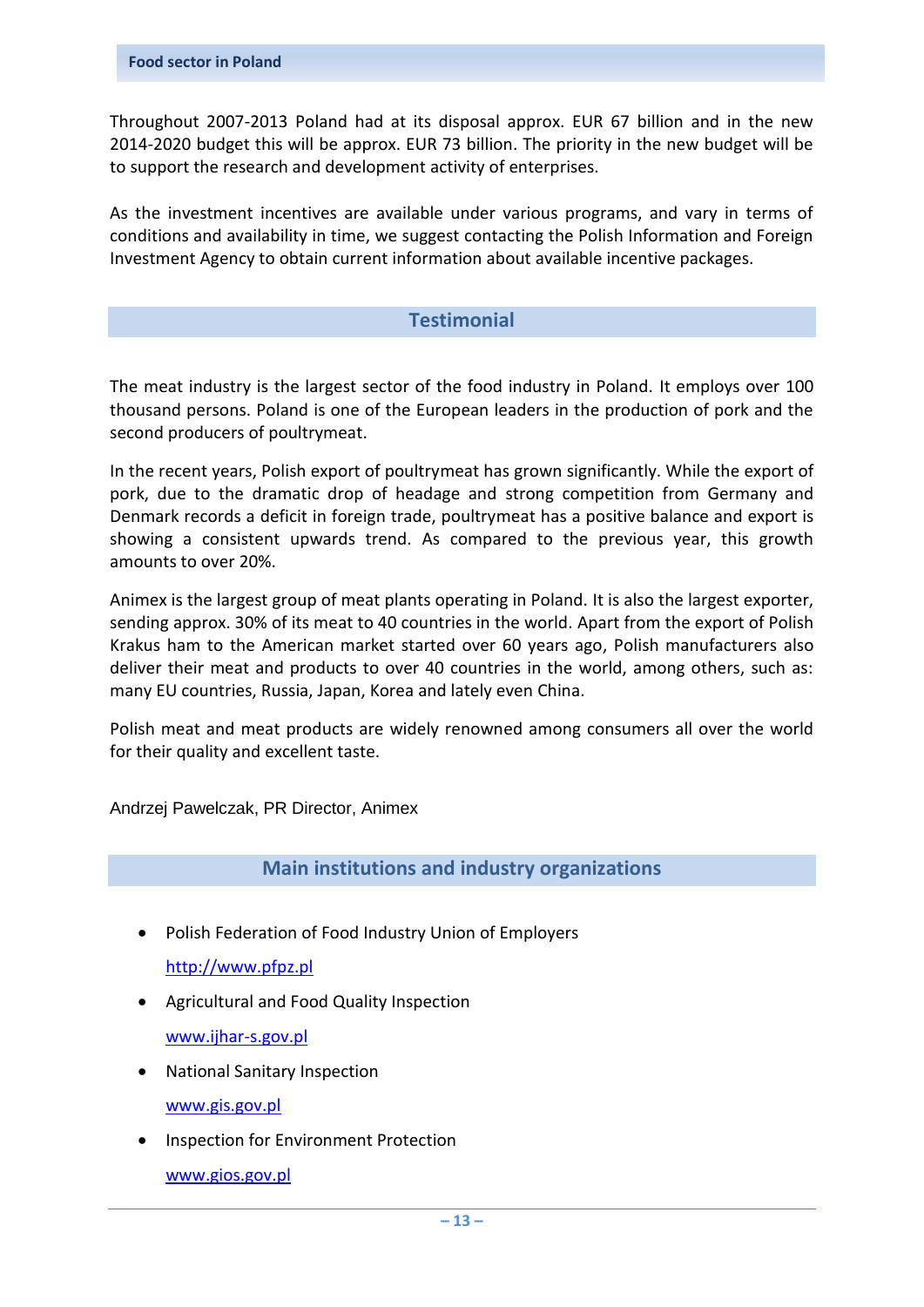#### **Press and web portals**

*Rynek spożywczy* – food sector magazine

<http://www.portalspozywczy.pl/rynekspozywczy/>

- *Food-lex* magazine devote to issues of food law <https://www.facebook.com/KwartalnikFoodLex>
- PortalSpożywczy.pl
- Przeglad-Spozywczy.pl

#### **Main industry events**

- Mleczna Rewia Dairy Fair, Gdańsk
- POLFISH Fair of Fish Processing and Seafood Products, Gdańsk
- BALTPIEK Fair of Bakery, Confectionery and Ice Cream Products, Gdańsk
- POLAGRA FOOD International Trade Fair for Food, Poznań
- POLAGRA-TECH International Fair of Food Technologies, Poznań
- NATURA FOOD Natural Food Fair, Łódź
- GASTROFOOD Food and Drinks for Catering Trade Fair, Kraków
- ENOEXPO International Wine Trade Fair, Kraków
- Mleko-Expo Dairy Fair, Warszawa

A full list of events in the agricultural and food sector is available in the publication of the Agricultural Market Agency: Agricultural and food fairs in Poland in 2013.

[http://www.arr.gov.pl/data/00321/broszura\\_targi\\_rolnsp\\_2013.pdf](http://www.arr.gov.pl/data/00321/broszura_targi_rolnsp_2013.pdf)